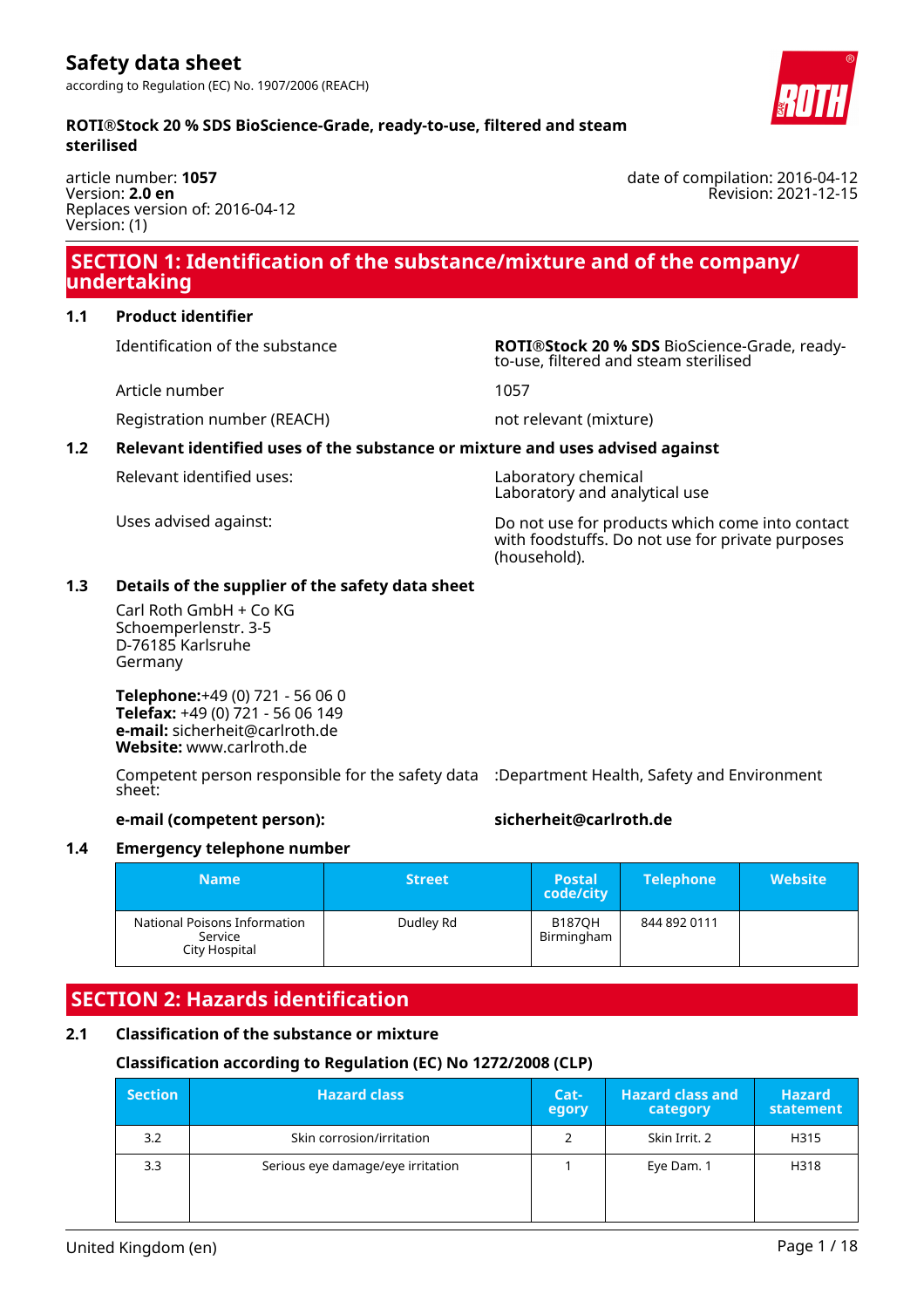

#### **ROTI®Stock 20 % SDS BioScience-Grade, ready-to-use, filtered and steam sterilised**

article number: **1057**

| <b>Section</b> | <b>Hazard class</b>                                                                  | Cat-<br>egory | <b>Hazard class and</b><br>category | <b>Hazard</b><br>statement |
|----------------|--------------------------------------------------------------------------------------|---------------|-------------------------------------|----------------------------|
| 3.8R           | Specific target organ toxicity - single exposure (respirat-<br>ory tract irritation) |               | STOT SE 3                           | H335                       |

For full text of abbreviations: see SECTION 16

#### **2.2 Label elements**

#### **Labelling according to Regulation (EC) No 1272/2008 (CLP)**

**Signal word Danger**

#### **Pictograms**

GHS05, GHS07



#### **Hazard statements**

| H315 | Causes skin irritation           |
|------|----------------------------------|
| H318 | Causes serious eye damage        |
| H335 | May cause respiratory irritation |

#### **Precautionary statements**

#### **Precautionary statements - prevention**

P280 Wear protective gloves/eye protection

#### **Precautionary statements - response**

| P302+P352      | IF ON SKIN: Wash with plenty of water                                       |
|----------------|-----------------------------------------------------------------------------|
| P305+P351+P338 | IF IN EYES: Rinse cautiously with water for several minutes. Remove contact |
|                | lenses, if present and easy to do. Continue rinsing                         |
| P310           | Immediately call a POISON CENTER/doctor                                     |

#### Hazardous ingredients for labelling: Sodium dodecyl sulphate

#### **Labelling of packages where the contents do not exceed 125 ml**

Signal word: **Danger**

Symbol(s)

H318 Causes serious eye damage. P280 Wear protective gloves/eye protection. P305+P351+P338 IF IN EYES: Rinse cautiously with water for several minutes. Remove contact lenses, if present and easy to do. Continue rinsing. P310 Immediately call a POISON CENTER/doctor. contains: Sodium dodecyl sulphate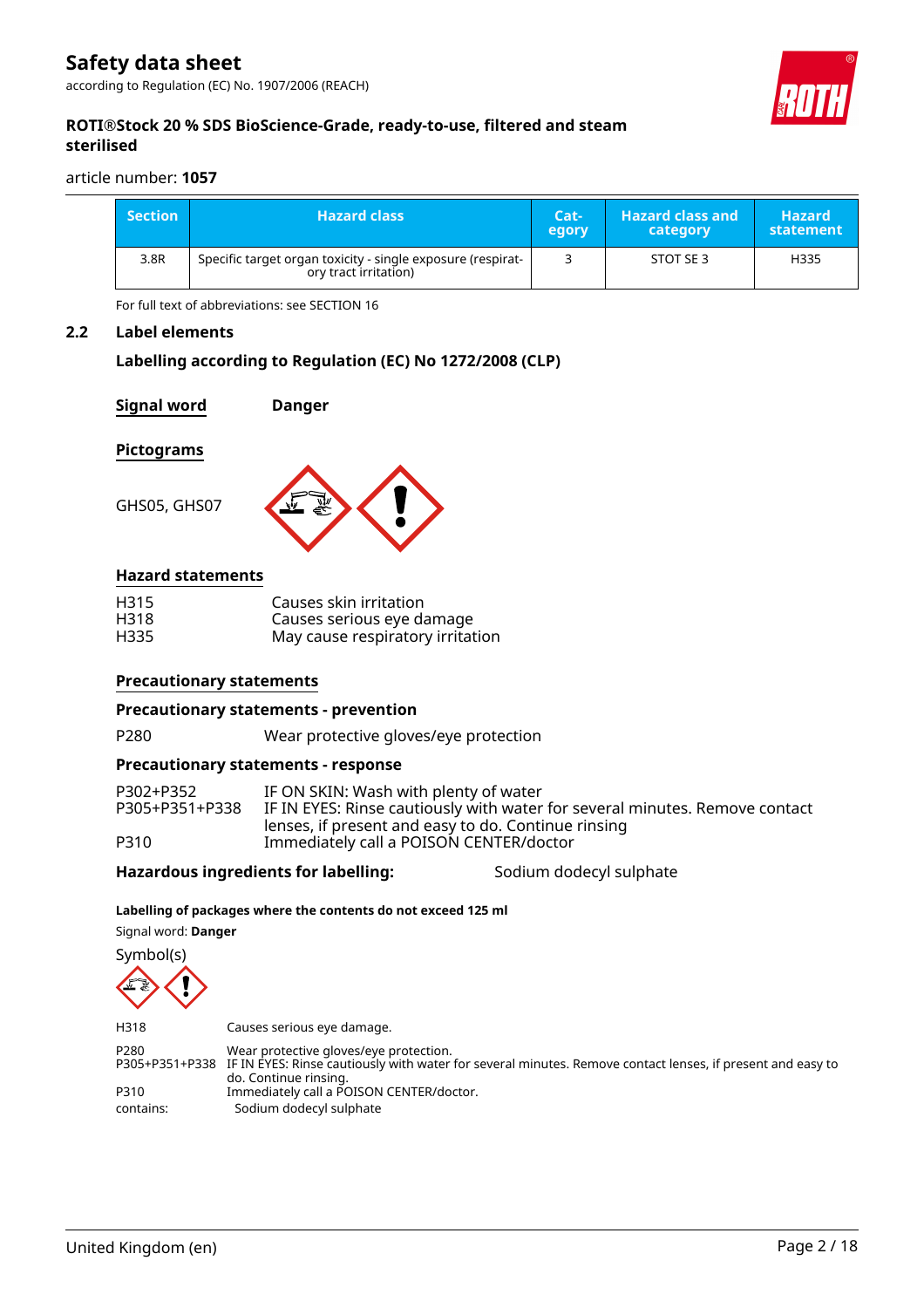### **ROTI®Stock 20 % SDS BioScience-Grade, ready-to-use, filtered and steam sterilised**

article number: **1057**

#### **2.3 Other hazards**

#### **Results of PBT and vPvB assessment**

This mixture does not contain any substances that are assessed to be a PBT or a vPvB.

# **SECTION 3: Composition/information on ingredients**

#### **3.1 Substances**

not relevant (mixture)

#### **3.2 Mixtures**

#### **Description of the mixture**

| Name of sub-<br><b>stance</b> | <b>Identifier</b>                              | $Wt\%$    | <b>Classification acc. to</b><br><b>GHS</b>                                                                                                                    | <b>Pictograms</b> | <b>Notes</b> |
|-------------------------------|------------------------------------------------|-----------|----------------------------------------------------------------------------------------------------------------------------------------------------------------|-------------------|--------------|
| Sodium dodecyl sulph-<br>ate  | CAS No<br>$151 - 21 - 3$<br>EC No<br>205-788-1 | $20 - 30$ | Flam. Sol. 2 / H228<br>Acute Tox. 4 / H302<br>Acute Tox. 4 / H332<br>Skin Irrit, 2 / H315<br>Eye Dam. 1 / H318<br>STOT SE 3 / H335<br>Aquatic Chronic 3 / H412 |                   |              |

| Name of sub-<br>stance     | <b>Identifier</b>                              | <b>Specific Conc. Limits</b> | <b>M-Factors</b>         | <b>ATE</b>                                                   | <b>Exposure</b><br>route          |
|----------------------------|------------------------------------------------|------------------------------|--------------------------|--------------------------------------------------------------|-----------------------------------|
| Sodium dodecyl<br>sulphate | CAS No<br>$151 - 21 - 3$<br>EC No<br>205-788-1 | ۰                            | $\overline{\phantom{a}}$ | 1.200 $_{\rm{kg}}^{\rm{mg}}$<br>3,9 $_{\rm{mg}/4}^{\rm{mg}}$ | oral<br>inhalation: dust/<br>mist |

For full text of abbreviations: see SECTION 16

# **SECTION 4: First aid measures**

#### **4.1 Description of first aid measures**



#### **General notes**

Take off contaminated clothing.

#### **Following inhalation**

Provide fresh air. In all cases of doubt, or when symptoms persist, seek medical advice.

#### **Following skin contact**

Rinse skin with water/shower. In case of skin irritation, consult a physician.

#### **Following eye contact**

In case of contact with eyes flush immediately with plenty of flowing water for 10 to 15 minutes holding eyelids apart and consult an ophthalmologist.

#### **Following ingestion**

Rinse mouth. Call a doctor if you feel unwell.

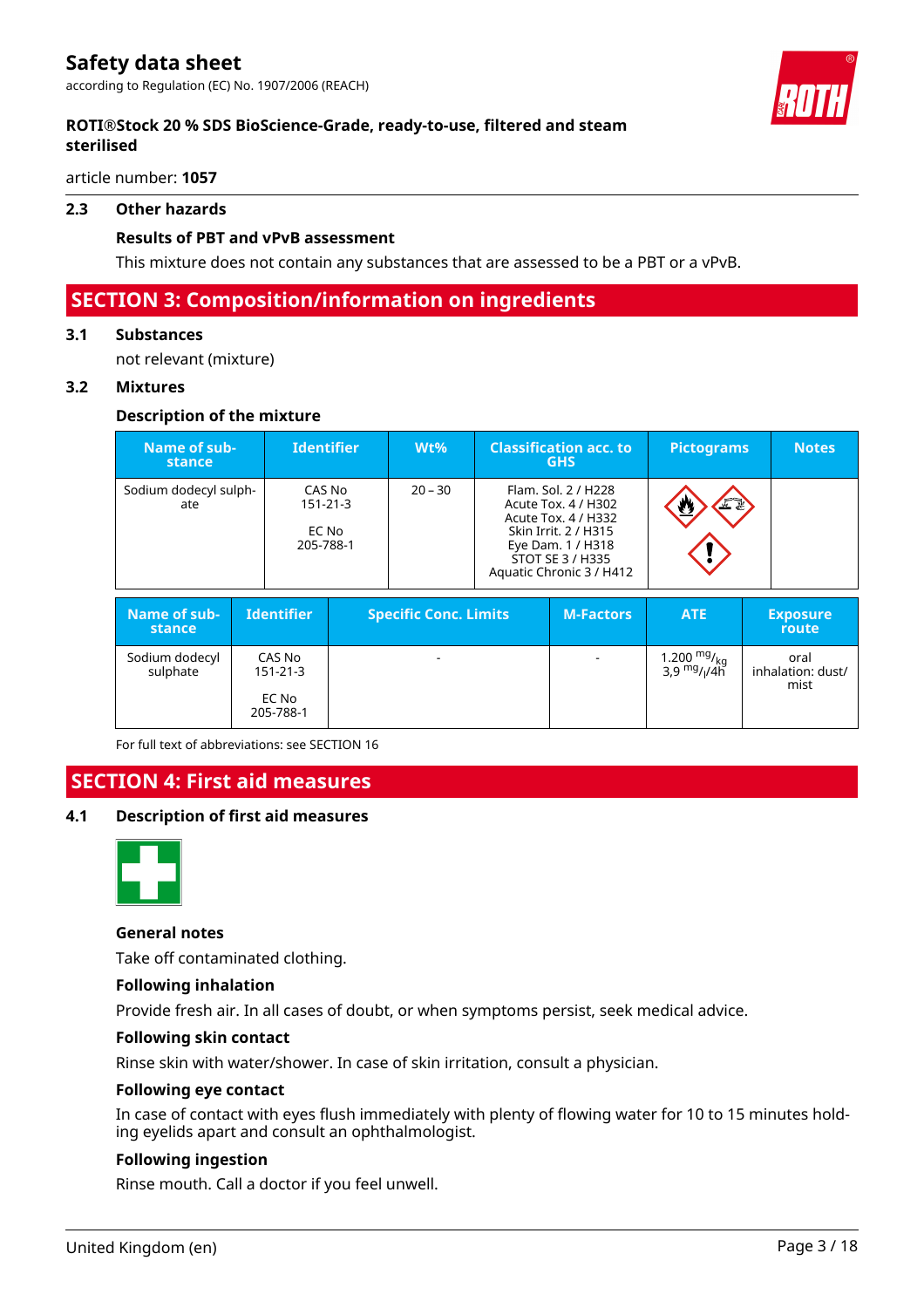# **ROTI®Stock 20 % SDS BioScience-Grade, ready-to-use, filtered and steam sterilised**

article number: **1057**

# **4.2 Most important symptoms and effects, both acute and delayed** Risk of blindness, Risk of serious damage to eyes, Irritation, Cough, Dyspnoea

**4.3 Indication of any immediate medical attention and special treatment needed** none

# **SECTION 5: Firefighting measures**

#### **5.1 Extinguishing media**



#### **Suitable extinguishing media**

co-ordinate firefighting measures to the fire surroundings water spray, alcohol resistant foam, dry extinguishing powder, BC-powder, carbon dioxide (CO<sub>2</sub>)

#### **Unsuitable extinguishing media**

water jet

#### **5.2 Special hazards arising from the substance or mixture**

None.

#### **Hazardous combustion products**

Carbon monoxide (CO), Carbon dioxide (CO₂)

#### **5.3 Advice for firefighters**

In case of fire and/or explosion do not breathe fumes. Fight fire with normal precautions from a reasonable distance. Wear self-contained breathing apparatus.

# **SECTION 6: Accidental release measures**

**6.1 Personal precautions, protective equipment and emergency procedures**



#### **For non-emergency personnel**

Use personal protective equipment as required. Avoid contact with skin, eyes and clothes. Do not breathe vapour/spray.

### **6.2 Environmental precautions**

Keep away from drains, surface and ground water.

#### **6.3 Methods and material for containment and cleaning up**

#### **Advice on how to contain a spill**

Covering of drains.

#### **Advice on how to clean up a spill**

Absorb with liquid-binding material (sand, diatomaceous earth, acid- or universal binding agents).

#### **Other information relating to spills and releases**

Place in appropriate containers for disposal.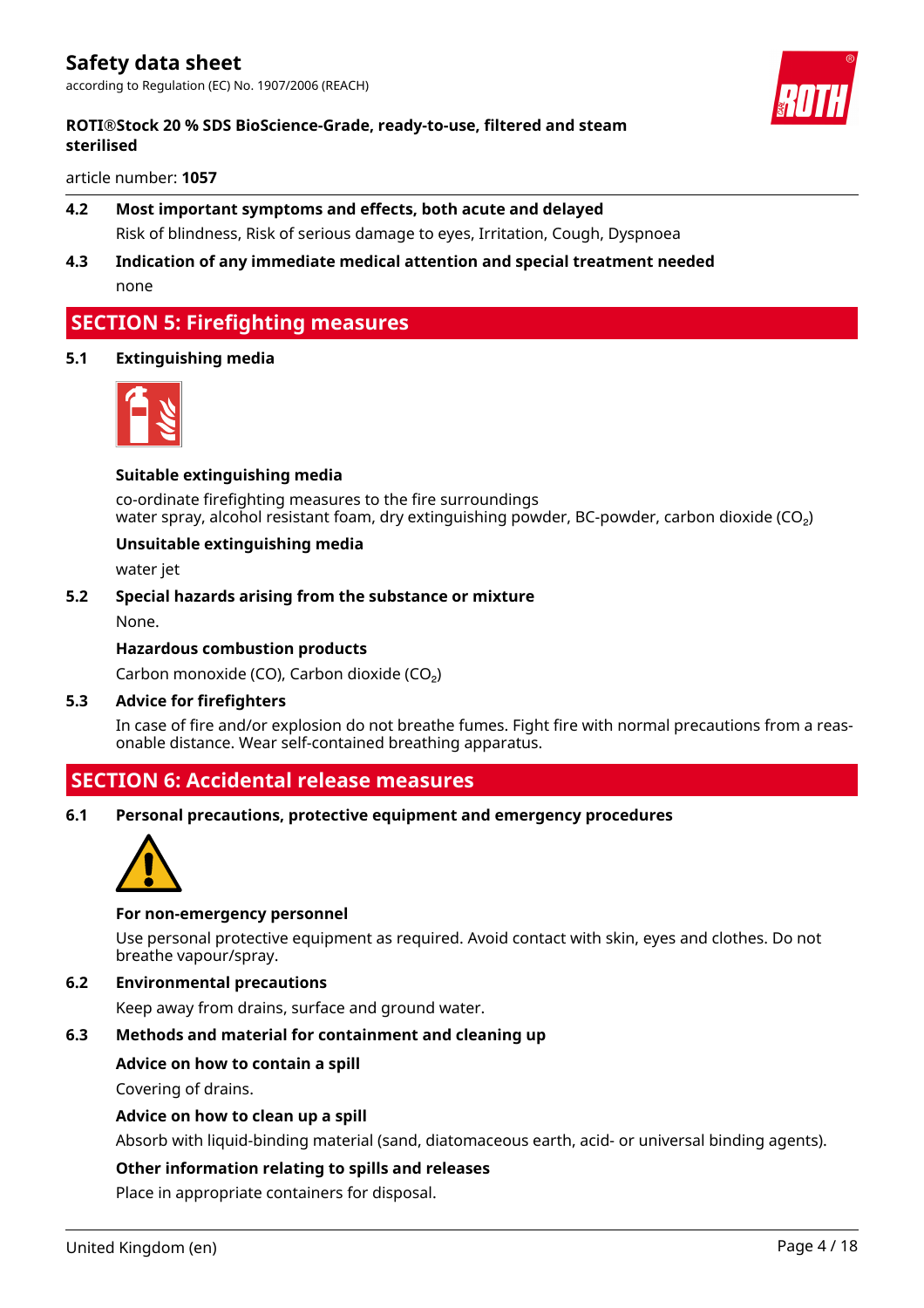

#### **ROTI®Stock 20 % SDS BioScience-Grade, ready-to-use, filtered and steam sterilised**

article number: **1057**

#### **6.4 Reference to other sections**

Hazardous combustion products: see section 5. Personal protective equipment: see section 8. Incompatible materials: see section 10. Disposal considerations: see section 13.

# **SECTION 7: Handling and storage**

#### **7.1 Precautions for safe handling**

Provision of sufficient ventilation.

#### **Advice on general occupational hygiene**

Wash hands before breaks and after work. Keep away from food, drink and animal feedingstuffs.

#### **7.2 Conditions for safe storage, including any incompatibilities**

Keep container tightly closed.

#### **Incompatible substances or mixtures**

Observe hints for combined storage.

#### **Consideration of other advice:**

#### **Specific designs for storage rooms or vessels**

Recommended storage temperature: 15 – 25 °C

#### **7.3 Specific end use(s)**

No information available.

# **SECTION 8: Exposure controls/personal protection**

#### **8.1 Control parameters**

#### **National limit values**

#### **Occupational exposure limit values (Workplace Exposure Limits)**

This information is not available.

| <b>Relevant DNELs of components of the mixture</b> |                |               |                            |                                                 |                                     |                                 |  |  |
|----------------------------------------------------|----------------|---------------|----------------------------|-------------------------------------------------|-------------------------------------|---------------------------------|--|--|
| Name of sub-<br>stance                             | <b>CAS No</b>  | End-<br>point | <b>Threshol</b><br>d level | <b>Protection</b><br>goal, route of<br>exposure | <b>Used in</b>                      | <b>Exposure time</b>            |  |  |
| Sodium dodecyl<br>sulphate                         | 151-21-3       | <b>DNEL</b>   | 285 mg/m $3$               | human, inhalat-<br>ory                          | worker (industry)                   | chronic - systemic<br>effects   |  |  |
| Sodium dodecyl<br>sulphate                         | 151-21-3       | <b>DNEL</b>   | 4.060 mg/<br>kg bw/day     | human, dermal                                   | worker (industry)                   | chronic - systemic<br>effects   |  |  |
| <b>Relevant PNECs of components of the mixture</b> |                |               |                            |                                                 |                                     |                                 |  |  |
|                                                    |                |               |                            |                                                 |                                     |                                 |  |  |
| Name of sub-<br>stance                             | <b>CAS No</b>  | End-<br>point | <b>Threshol</b><br>d level | <b>Organism</b>                                 | <b>Environmental</b><br>compartment | <b>Exposure time</b>            |  |  |
| Sodium dodecyl<br>sulphate                         | $151 - 21 - 3$ | <b>PNEC</b>   | $0.176$ mg/                | aquatic organ-<br>isms                          | freshwater                          | short-term (single<br>instance) |  |  |
| Sodium dodecyl<br>sulphate                         | 151-21-3       | <b>PNEC</b>   | $0,018 \text{ mg}/1$       | aquatic organ-<br>isms                          | marine water                        | short-term (single<br>instance) |  |  |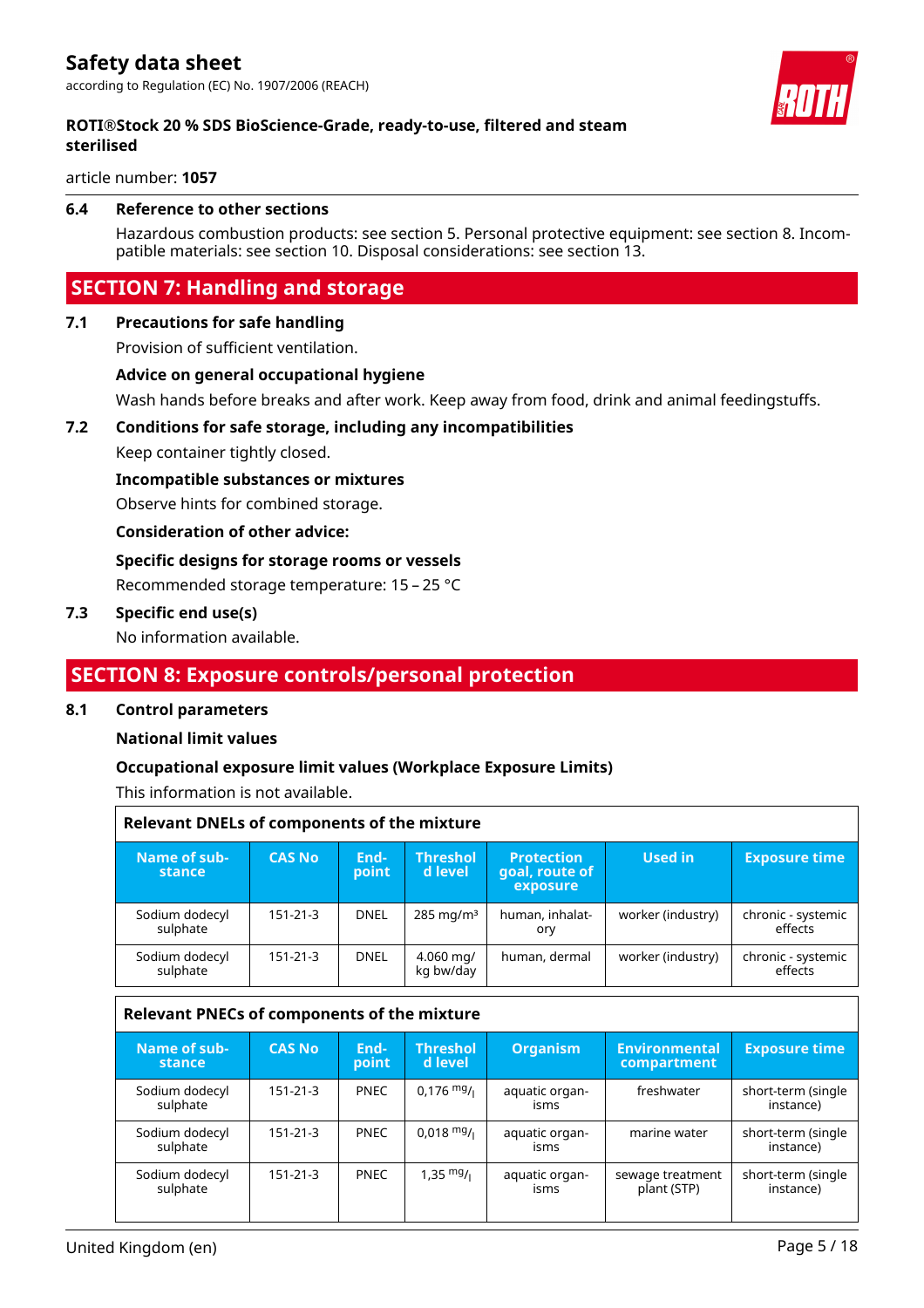# **ROTI®Stock 20 % SDS BioScience-Grade, ready-to-use, filtered and steam sterilised**

article number: **1057**

| <b>Relevant PNECs of components of the mixture</b> |                |               |                            |                            |                                     |                                 |  |  |
|----------------------------------------------------|----------------|---------------|----------------------------|----------------------------|-------------------------------------|---------------------------------|--|--|
| Name of sub-<br>stance                             | <b>CAS No</b>  | End-<br>point | <b>Threshol</b><br>d level | <b>Organism</b>            | <b>Environmental</b><br>compartment | <b>Exposure time</b>            |  |  |
| Sodium dodecyl<br>sulphate                         | $151 - 21 - 3$ | <b>PNEC</b>   | 6,97 $mg/_{kq}$            | aquatic organ-<br>isms     | freshwater sedi-<br>ment            | short-term (single<br>instance) |  |  |
| Sodium dodecyl<br>sulphate                         | $151 - 21 - 3$ | <b>PNEC</b>   | $0.697$ mg/<br>kq          | aquatic organ-<br>isms     | marine sediment                     | short-term (single<br>instance) |  |  |
| Sodium dodecyl<br>sulphate                         | $151 - 21 - 3$ | <b>PNEC</b>   | 1,29 $mg/_{ka}$            | terrestrial organ-<br>isms | soil                                | short-term (single<br>instance) |  |  |

#### **8.2 Exposure controls**

#### **Individual protection measures (personal protective equipment)**

#### **Eye/face protection**



Use safety goggle with side protection.

#### **Skin protection**



#### **• hand protection**

Wear suitable gloves. Chemical protection gloves are suitable, which are tested according to EN 374. For special purposes, it is recommended to check the resistance to chemicals of the protective gloves mentioned above together with the supplier of these gloves. The times are approximate values from measurements at 22 ° C and permanent contact. Increased temperatures due to heated substances, body heat etc. and a reduction of the effective layer thickness by stretching can lead to a considerable reduction of the breakthrough time. If in doubt, contact manufacturer. At an approx. 1.5 times larger / smaller layer thickness, the respective breakthrough time is doubled / halved. The data apply only to the pure substance. When transferred to substance mixtures, they may only be considered as a guide.

#### **• type of material**

NBR (Nitrile rubber)

#### **• material thickness**

>0,11 mm

#### **• breakthrough times of the glove material**

>480 minutes (permeation: level 6)

#### **• other protection measures**

Take recovery periods for skin regeneration. Preventive skin protection (barrier creams/ointments) is recommended.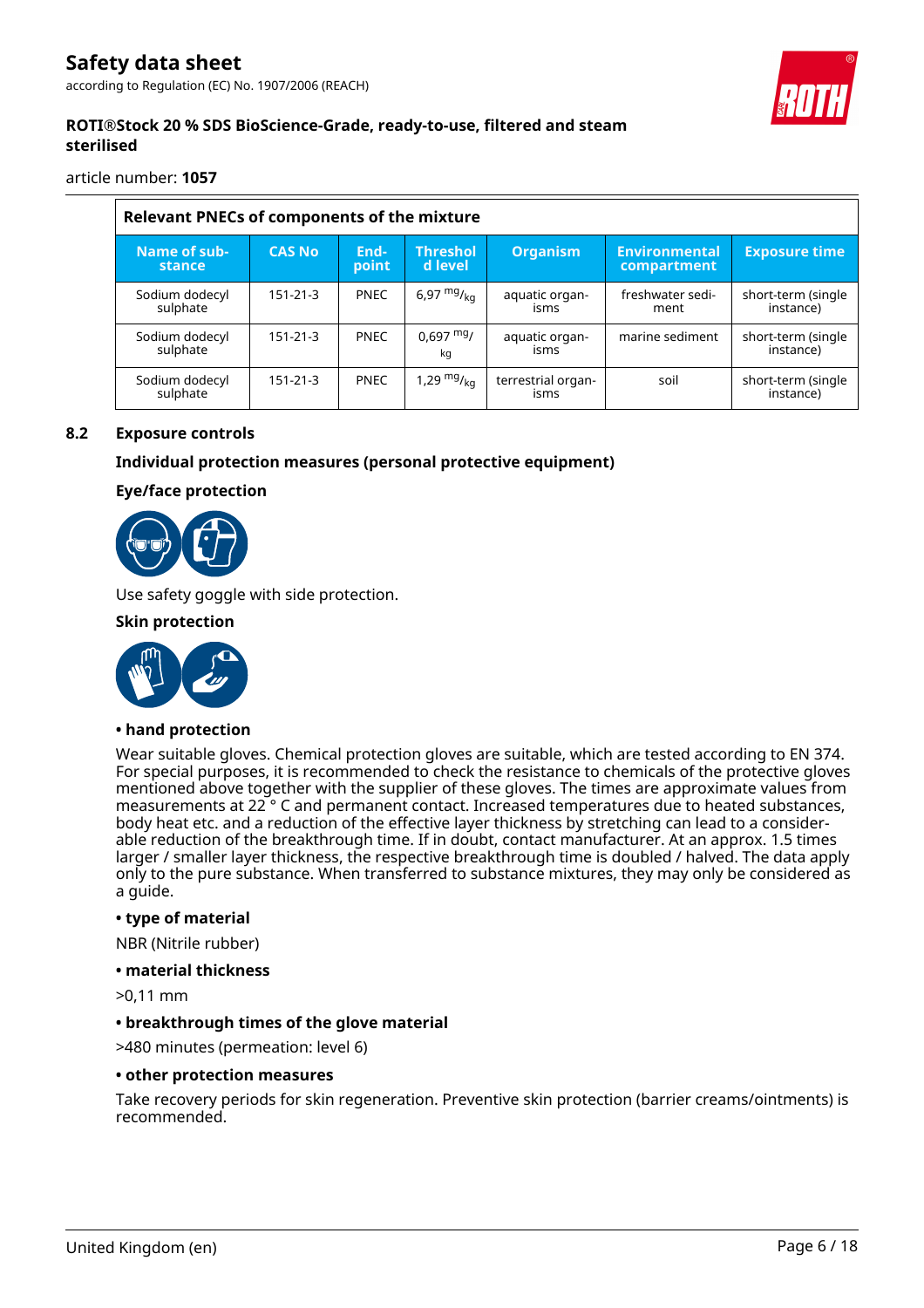# **Safety data sheet**

according to Regulation (EC) No. 1907/2006 (REACH)

#### **ROTI®Stock 20 % SDS BioScience-Grade, ready-to-use, filtered and steam sterilised**

article number: **1057**

#### **Respiratory protection**



Respiratory protection necessary at: Aerosol or mist formation.

#### **Environmental exposure controls**

Keep away from drains, surface and ground water.

# **SECTION 9: Physical and chemical properties**

#### **9.1 Information on basic physical and chemical properties**

| Physical state                                              | liquid                                        |
|-------------------------------------------------------------|-----------------------------------------------|
| Colour                                                      | colourless                                    |
| Odour                                                       | odourless                                     |
| Melting point/freezing point                                | not determined                                |
| Boiling point or initial boiling point and boiling<br>range | 100 °C                                        |
| Flammability                                                | non-combustible                               |
| Lower and upper explosion limit                             | not determined                                |
| Flash point                                                 | not determined                                |
| Auto-ignition temperature                                   | not determined                                |
| Decomposition temperature                                   | not relevant                                  |
| pH (value)                                                  | $8 - 9(20 °C)$                                |
| Kinematic viscosity                                         | not determined                                |
| Solubility(ies)                                             |                                               |
| Water solubility                                            | miscible in any proportion                    |
| Partition coefficient                                       |                                               |
| Partition coefficient n-octanol/water (log value):          | this information is not available             |
| Vapour pressure                                             | not determined                                |
| Density and/or relative density                             |                                               |
| Density                                                     | $~19/$ <sub>cm<sup>3</sup></sub>              |
| Relative vapour density                                     | information on this property is not available |
| Particle characteristics                                    | not relevant (liquid)                         |

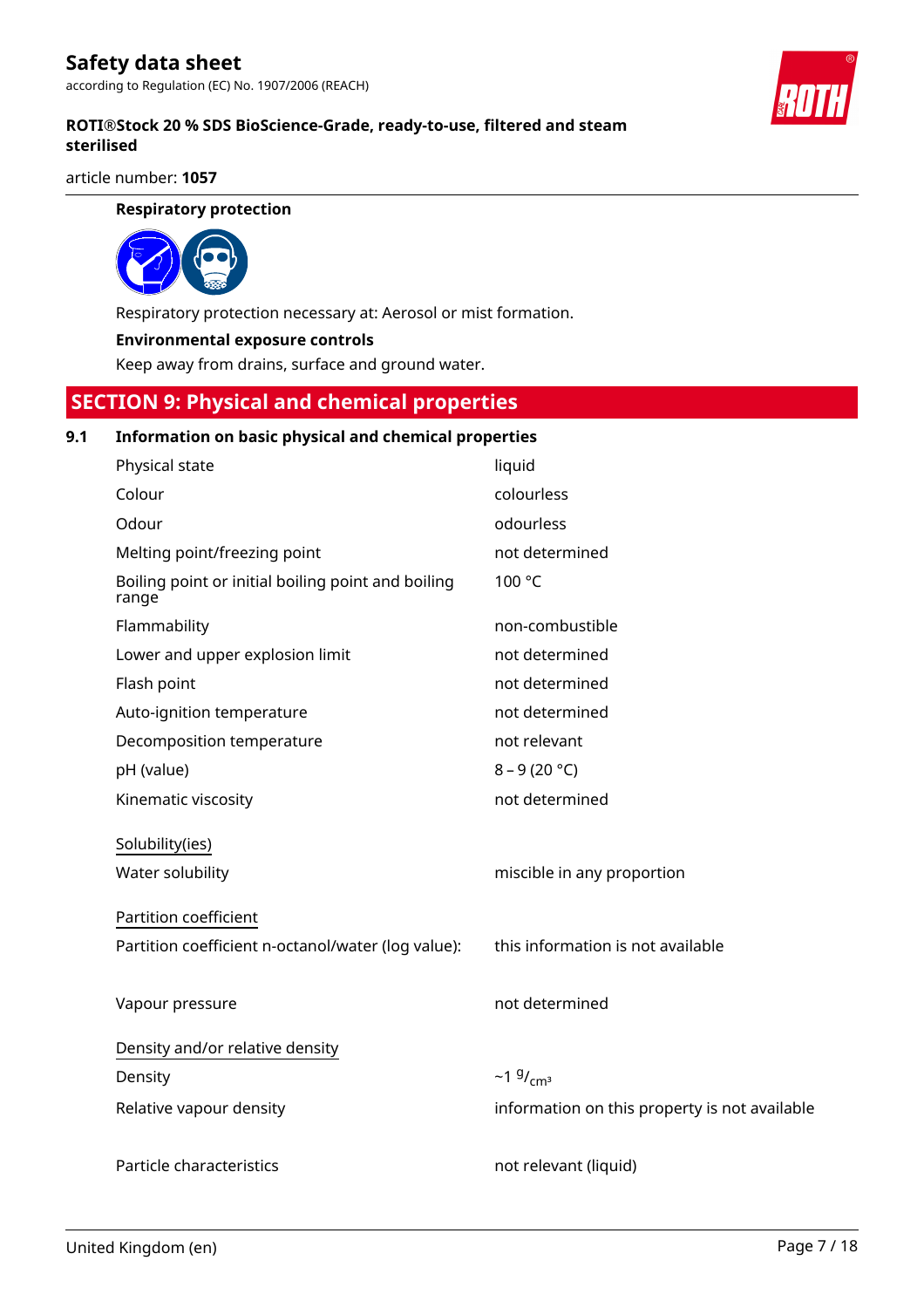# **Safety data sheet**

according to Regulation (EC) No. 1907/2006 (REACH)

#### **ROTI®Stock 20 % SDS BioScience-Grade, ready-to-use, filtered and steam sterilised**

article number: **1057**

Other safety parameters

Oxidising properties none

### **9.2 Other information**

Information with regard to physical hazard classes:

Other safety characteristics:

hazard classes acc. to GHS (physical hazards): not relevant

Miscibility completely miscible with water

# **SECTION 10: Stability and reactivity**

#### **10.1 Reactivity**

This material is not reactive under normal ambient conditions.

#### **10.2 Chemical stability**

The material is stable under normal ambient and anticipated storage and handling conditions of temperature and pressure.

#### **10.3 Possibility of hazardous reactions**

**Violent reaction with:** strong oxidiser

#### **10.4 Conditions to avoid**

There are no specific conditions known which have to be avoided.

#### **10.5 Incompatible materials**

oxidisers

#### **10.6 Hazardous decomposition products**

Hazardous combustion products: see section 5.

# **SECTION 11: Toxicological information**

#### **11.1 Information on hazard classes as defined in Regulation (EC) No 1272/2008**

Test data are not available for the complete mixture.

#### **Classification procedure**

The method for classification of the mixture is based on ingredients of the mixture (additivity formula).

#### **Classification according to GHS (1272/2008/EC, CLP)**

#### **Acute toxicity**

Shall not be classified as acutely toxic.

| Acute toxicity estimate (ATE) of components of the mixture                |          |                       |                                      |  |  |  |  |
|---------------------------------------------------------------------------|----------|-----------------------|--------------------------------------|--|--|--|--|
| Name of substance<br><b>CAS No</b><br><b>ATE</b><br><b>Exposure route</b> |          |                       |                                      |  |  |  |  |
| Sodium dodecyl sulphate                                                   | 151-21-3 | oral                  | 1.200 $mg/_{kq}$                     |  |  |  |  |
| Sodium dodecyl sulphate                                                   | 151-21-3 | inhalation: dust/mist | 3,9 <sup>mg</sup> / <sub>l</sub> /4h |  |  |  |  |

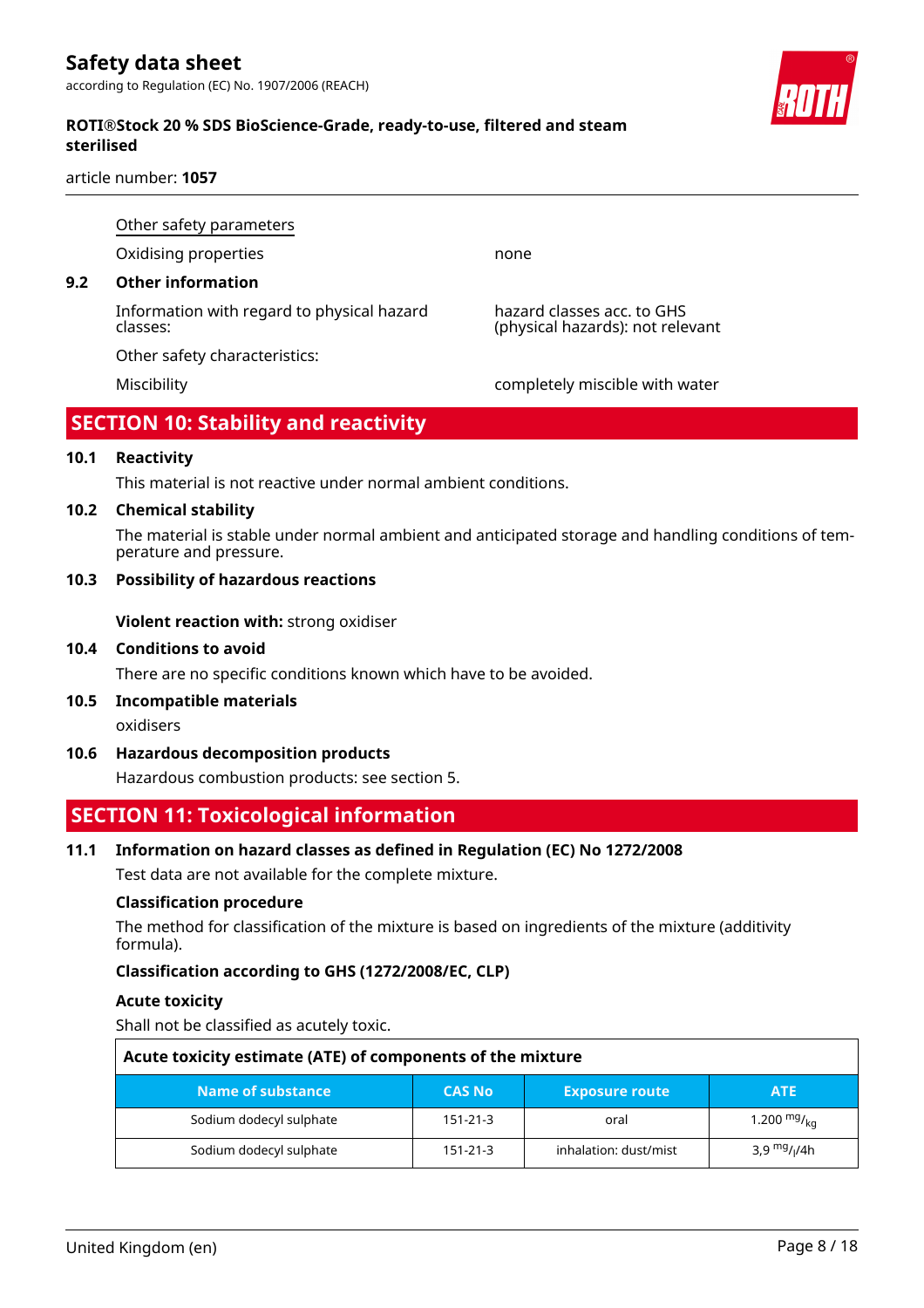

# **ROTI®Stock 20 % SDS BioScience-Grade, ready-to-use, filtered and steam sterilised**

article number: **1057**

| Acute toxicity of components of the mixture |               |                          |                 |                            |                |  |  |  |
|---------------------------------------------|---------------|--------------------------|-----------------|----------------------------|----------------|--|--|--|
| Name of substance                           | <b>CAS No</b> | <b>Exposure</b><br>route | <b>Endpoint</b> | <b>Value</b>               | <b>Species</b> |  |  |  |
| Sodium dodecyl sulphate                     | 151-21-3      | oral                     | LD50            | 1.200 $mg/_{kq}$           | rat            |  |  |  |
| Sodium dodecyl sulphate                     | 151-21-3      | dermal                   | LD50            | $>2.000$ mg/ <sub>kg</sub> | rat            |  |  |  |

#### **Skin corrosion/irritation**

Causes skin irritation.

#### **Serious eye damage/eye irritation**

Causes serious eye damage.

#### **Respiratory or skin sensitisation**

Shall not be classified as a respiratory or skin sensitiser.

#### **Germ cell mutagenicity**

Shall not be classified as germ cell mutagenic.

#### **Carcinogenicity**

Shall not be classified as carcinogenic.

#### **Reproductive toxicity**

Shall not be classified as a reproductive toxicant.

#### **Specific target organ toxicity - single exposure**

May cause respiratory irritation.

#### **Specific target organ toxicity - repeated exposure**

Shall not be classified as a specific target organ toxicant (repeated exposure).

#### **Aspiration hazard**

Shall not be classified as presenting an aspiration hazard.

#### **Symptoms related to the physical, chemical and toxicological characteristics**

# **• If swallowed**

Data are not available.

#### **• If in eyes**

Causes serious eye damage, risk of blindness

#### **• If inhaled**

Irritation to respiratory tract, cough, Dyspnoea

#### **• If on skin**

causes skin irritation

# **• Other information**

none

#### **11.2 Endocrine disrupting properties**

None of the ingredients are listed.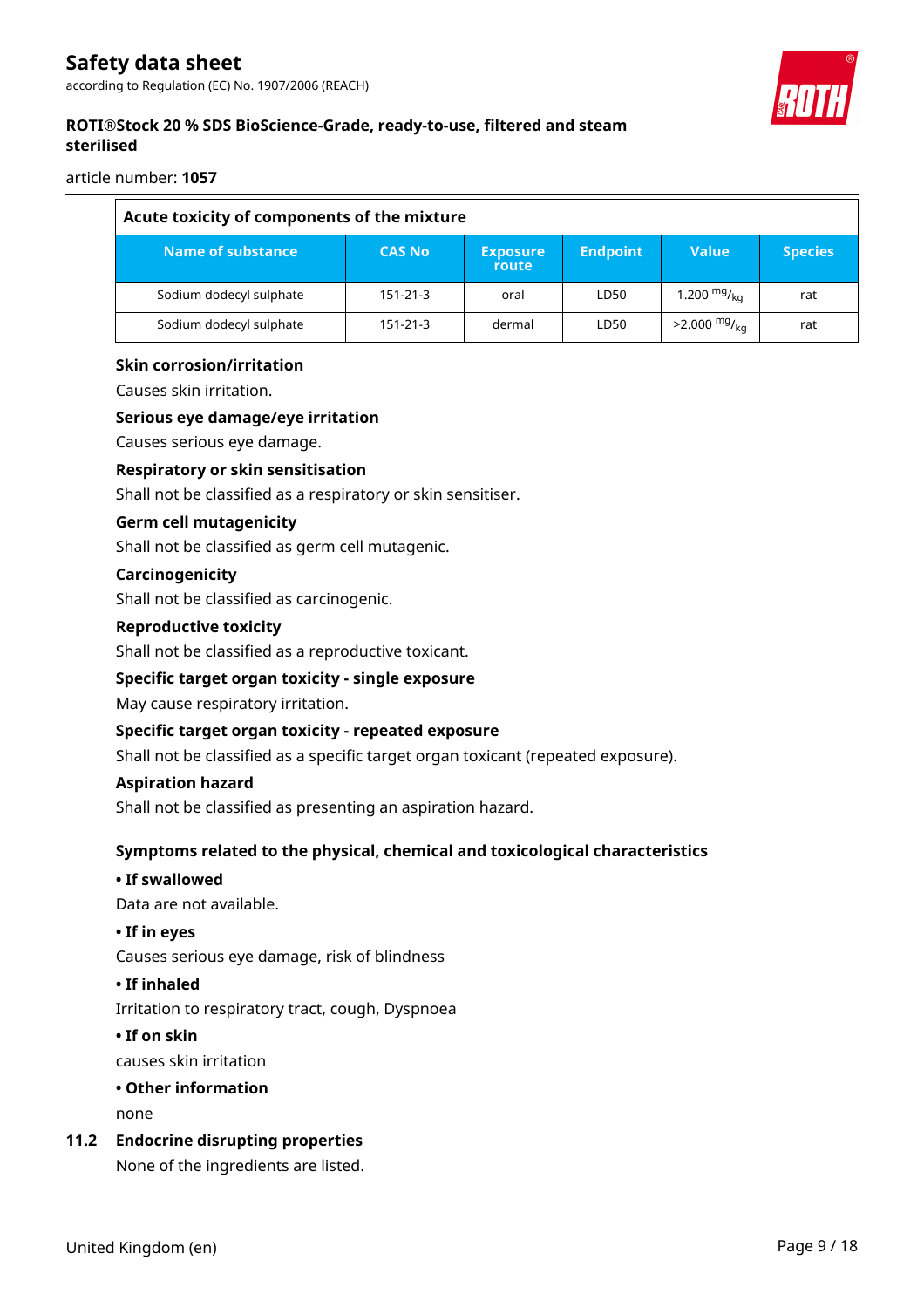# **ROTI®Stock 20 % SDS BioScience-Grade, ready-to-use, filtered and steam sterilised**

article number: **1057**

# **11.3 Information on other hazards**

There is no additional information.

# **SECTION 12: Ecological information**

#### **12.1 Toxicity**

Shall not be classified as hazardous to the aquatic environment.

| Aquatic toxicity (acute) of components of the mixture |               |                 |                   |                |                         |  |  |
|-------------------------------------------------------|---------------|-----------------|-------------------|----------------|-------------------------|--|--|
| Name of sub-<br>stance                                | <b>CAS No</b> | <b>Endpoint</b> | <b>Value</b>      | <b>Species</b> | <b>Exposure</b><br>time |  |  |
| Sodium dodecyl sulph-<br>ate                          | 151-21-3      | <b>LC50</b>     | $29 \frac{mg}{l}$ | fish           | 96 h                    |  |  |
| Sodium dodecyl sulph-<br>ate                          | 151-21-3      | ErC50           | $>120$ mg/        | algae          | 72 h                    |  |  |

| Aquatic toxicity (chronic) of components of the mixture |                |                 |                    |                |                         |  |
|---------------------------------------------------------|----------------|-----------------|--------------------|----------------|-------------------------|--|
| Name of sub-<br>stance                                  | <b>CAS No</b>  | <b>Endpoint</b> | <b>Value</b>       | <b>Species</b> | <b>Exposure</b><br>time |  |
| Sodium dodecyl sulph-<br>ate                            | $151 - 21 - 3$ | EC50            | $135 \frac{mg}{l}$ | microorganisms | 3 h                     |  |

#### **Biodegradation**

Data are not available.

#### **12.2 Process of degradability**

| Degradability of components of the mixture |                |                              |                       |             |               |               |
|--------------------------------------------|----------------|------------------------------|-----------------------|-------------|---------------|---------------|
| Name of<br>substance                       | <b>CAS No</b>  | <b>Process</b>               | Degrada-<br>tion rate | <b>Time</b> | <b>Method</b> | <b>Source</b> |
| Sodium do-<br>decyl sulphate               | $151 - 21 - 3$ | biotic/abiotic               | 90 %                  | 28d         |               |               |
| Sodium do-<br>decyl sulphate               | $151 - 21 - 3$ | carbon dioxide<br>generation | 95 %                  | 28d         |               | <b>ECHA</b>   |

# **12.3 Bioaccumulative potential**

Data are not available.

| Bioaccumulative potential of components of the mixture |               |            |                |                 |  |  |
|--------------------------------------------------------|---------------|------------|----------------|-----------------|--|--|
| Name of substance                                      | <b>CAS No</b> | <b>BCF</b> | Log KOW        | <b>BOD5/COD</b> |  |  |
| Sodium dodecyl sulphate                                | 151-21-3      |            | ≤-2,03 (20 °C) |                 |  |  |

#### **12.4 Mobility in soil**

Data are not available.

#### **12.5 Results of PBT and vPvB assessment**

Data are not available.

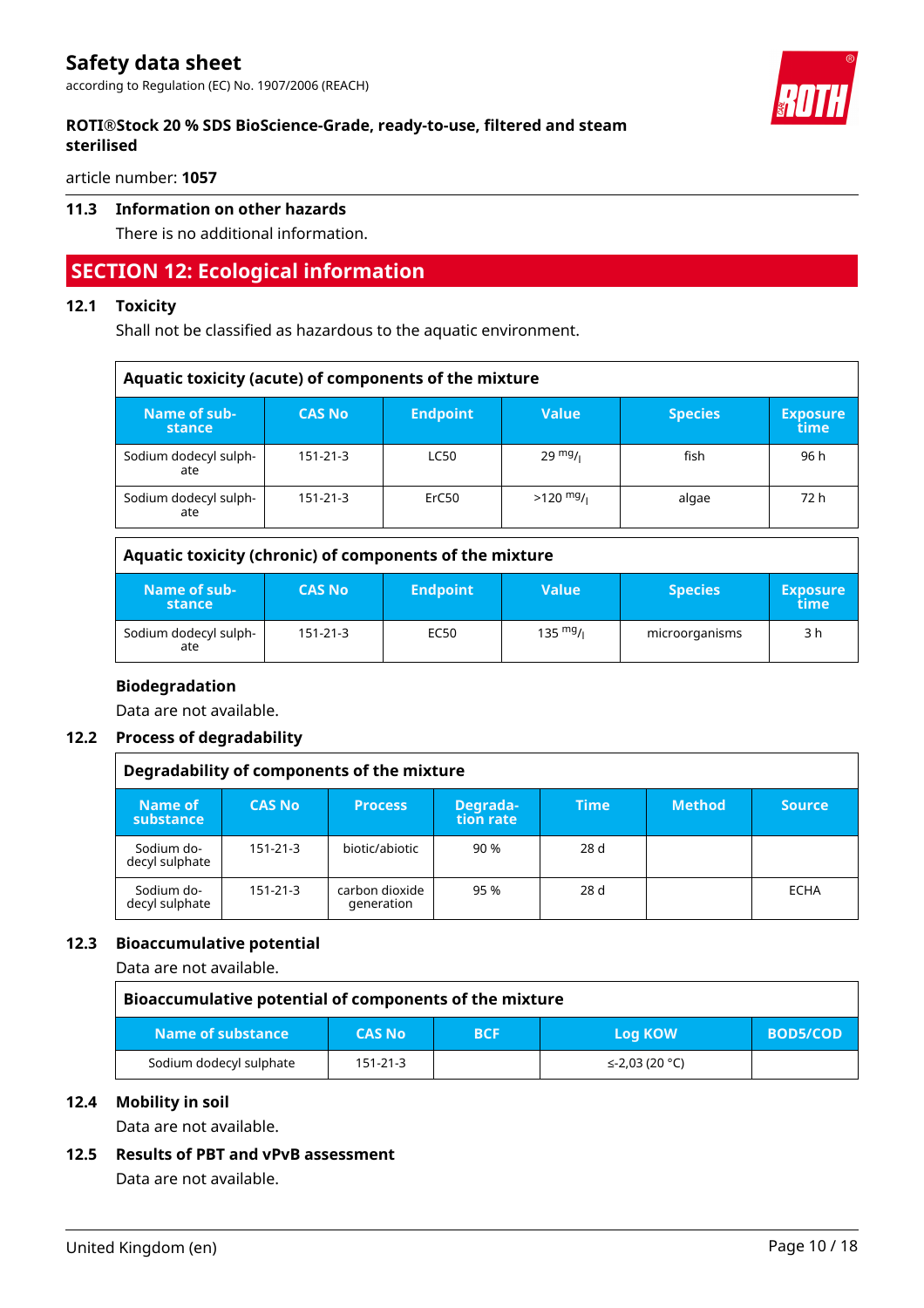

#### **ROTI®Stock 20 % SDS BioScience-Grade, ready-to-use, filtered and steam sterilised**

article number: **1057**

# **12.6 Endocrine disrupting properties**

None of the ingredients are listed.

**12.7 Other adverse effects** Data are not available.

# **SECTION 13: Disposal considerations**

#### **13.1 Waste treatment methods**



This material and its container must be disposed of as hazardous waste. Dispose of contents/container in accordance with local/regional/national/international regulations.

#### **Sewage disposal-relevant information**

Do not empty into drains.

#### **13.2 Relevant provisions relating to waste**

The allocation of waste identity numbers/waste descriptions must be carried out according to the EEC, specific to the industry and process. Waste catalogue ordinance (Germany).

#### **13.3 Remarks**

Waste shall be separated into the categories that can be handled separately by the local or national waste management facilities. Please consider the relevant national or regional provisions.

# **SECTION 14: Transport information 14.1 UN number or ID number not** subject to transport regulations **14.2 UN proper shipping name** not assigned **14.3 Transport hazard class(es)** none **14.4 Packing group not assigned 14.5 Environmental hazards** non-environmentally hazardous acc. to the dangerous goods regulations **14.6 Special precautions for user**

There is no additional information.

**14.7 Maritime transport in bulk according to IMO instruments** The cargo is not intended to be carried in bulk.

#### **14.8 Information for each of the UN Model Regulations**

# **Transport of dangerous goods by road, rail and inland waterway (ADR/RID/ADN) - Additional information**

Not subject to ADR, RID and ADN.

**International Maritime Dangerous Goods Code (IMDG) - Additional information** Not subject to IMDG.

**International Civil Aviation Organization (ICAO-IATA/DGR) - Additional information** Not subject to ICAO-IATA.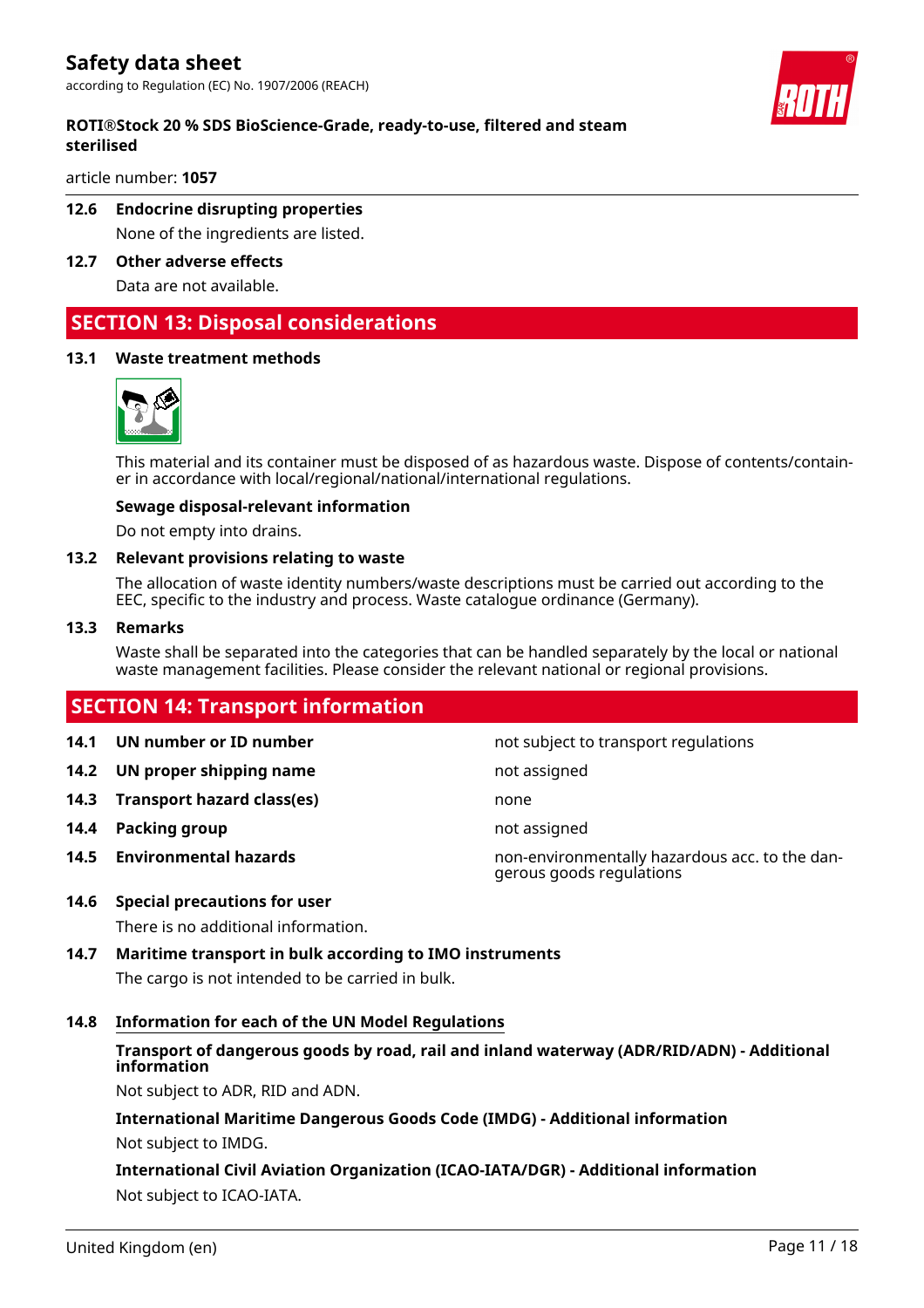#### **ROTI®Stock 20 % SDS BioScience-Grade, ready-to-use, filtered and steam sterilised**

article number: **1057**

# **SECTION 15: Regulatory information**

#### **15.1 Safety, health and environmental regulations/legislation specific for the substance or mixture**

#### **Relevant provisions of the European Union (EU)**

#### **Restrictions according to REACH, Annex XVII**

| Dangerous substances with restrictions (REACH, Annex XVII) |                                                                                                          |               |                    |           |  |  |
|------------------------------------------------------------|----------------------------------------------------------------------------------------------------------|---------------|--------------------|-----------|--|--|
| Name of substance                                          | Name acc. to inventory                                                                                   | <b>CAS No</b> | <b>Restriction</b> | <b>No</b> |  |  |
| ROTI®Stock 20 % SDS                                        | this product meets the criteria for<br>classification in accordance with Reg-<br>ulation No 1272/2008/EC |               | R <sub>3</sub>     |           |  |  |
| Sodium dodecyl sulphate                                    | flammable / pyrophoric                                                                                   |               | R40                | 40        |  |  |
| Sodium dodecyl sulphate                                    | substances in tattoo inks and perman-<br>ent make-up                                                     |               | R75                | 75        |  |  |

**Legend**

R3 1. Shall not be used in:

- ornamental articles intended to produce light or colour effects by means of different phases, for example in ornamental lamps and ashtrays,

- tricks and jokes,

- games for one or more participants, or any article intended to be used as such, even with ornamental aspects,

2. Articles not complying with paragraph 1 shall not be placed on the market. 3. Shall not be placed on the market if they contain a colouring agent, unless required for fiscal reasons, or perfume, or both, if they:

— can be used as fuel in decorative oil lamps for supply to the general public, and

— present an aspiration hazard and are labelled with H304.

4. Decorative oil lamps for supply to the general public shall not be placed on the market unless they conform to the European Standard on Decorative oil lamps (EN 14059) adopted by the European Committee for Standardisation  $(CEN)$ 

5. Without prejudice to the implementation of other Union provisions relating to the classification, labelling and packaging of substances and mixtures, suppliers shall ensure, before the placing on the market, that the following requirements are met:

(a) lamp oils, labelled with H304, intended for supply to the general public are visibly, legibly and indelibly marked as follows: "Keep lamps filled with this liquid out of the reach of children"; and, by 1 December 2010, "Just a sip of lamp oil – or even sucking the wick of lamps – may lead to life-threatening lung damage";

(b) grill lighter fluids, labelled with H304, intended for supply to the general public are legibly and indelibly marked by 1 December 2010 as follows: 'Just a sip of grill lighter fluid may lead to life threatening lung damage'; (c) lamps oils and grill lighters, labelled with H304, intended for supply to the general public are packaged in black

opaque containers not exceeding 1 litre by 1 December 2010.';

R40 1. Shall not be used, as substance or as mixtures in aerosol dispensers where these aerosol dispensers are intended for supply to the general public for entertainment and decorative purposes such as the following: - metallic glitter intended mainly for decoration,

- artificial snow and frost,

- 'whoopee' cushions,

- silly string aerosols,

- imitation excrement,

- horns for parties,

- decorative flakes and foams,

- artificial cobwebs, - stink bombs.

2. Without prejudice to the application of other Community provisions on the classification, packaging and labelling of substances, suppliers shall ensure before the placing on the market that the packaging of aerosol dispensers referred to above is marked visibly, legibly and indelibly with:

'For professional users only'.

3. By way of derogation, paragraphs 1 and 2 shall not apply to the aerosol dispensers referred to Article 8 (1a) of Council Directive 75/324/EEC (2).

4. The aerosol dispensers referred to in paragraphs 1 and 2 shall not be placed on the market unless they conform to the requirements indicated.

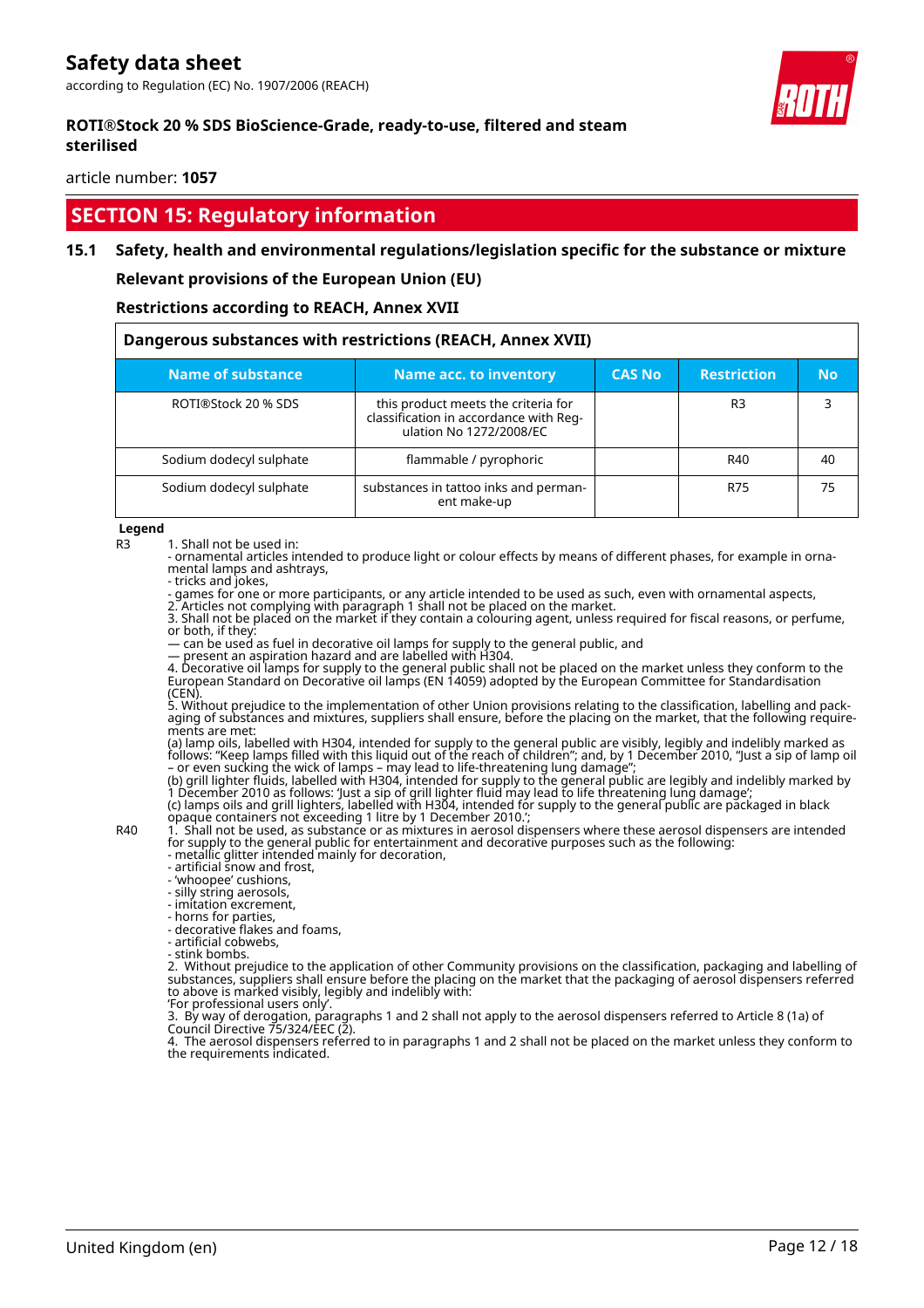#### **ROTI®Stock 20 % SDS BioScience-Grade, ready-to-use, filtered and steam sterilised**

#### article number: **1057**



Before using a mixture for tattooing purposes, the person using the mixture shall provide the person undergoing the procedure with the information marked on the package or included in the instructions for use pursuant to this paragraph.

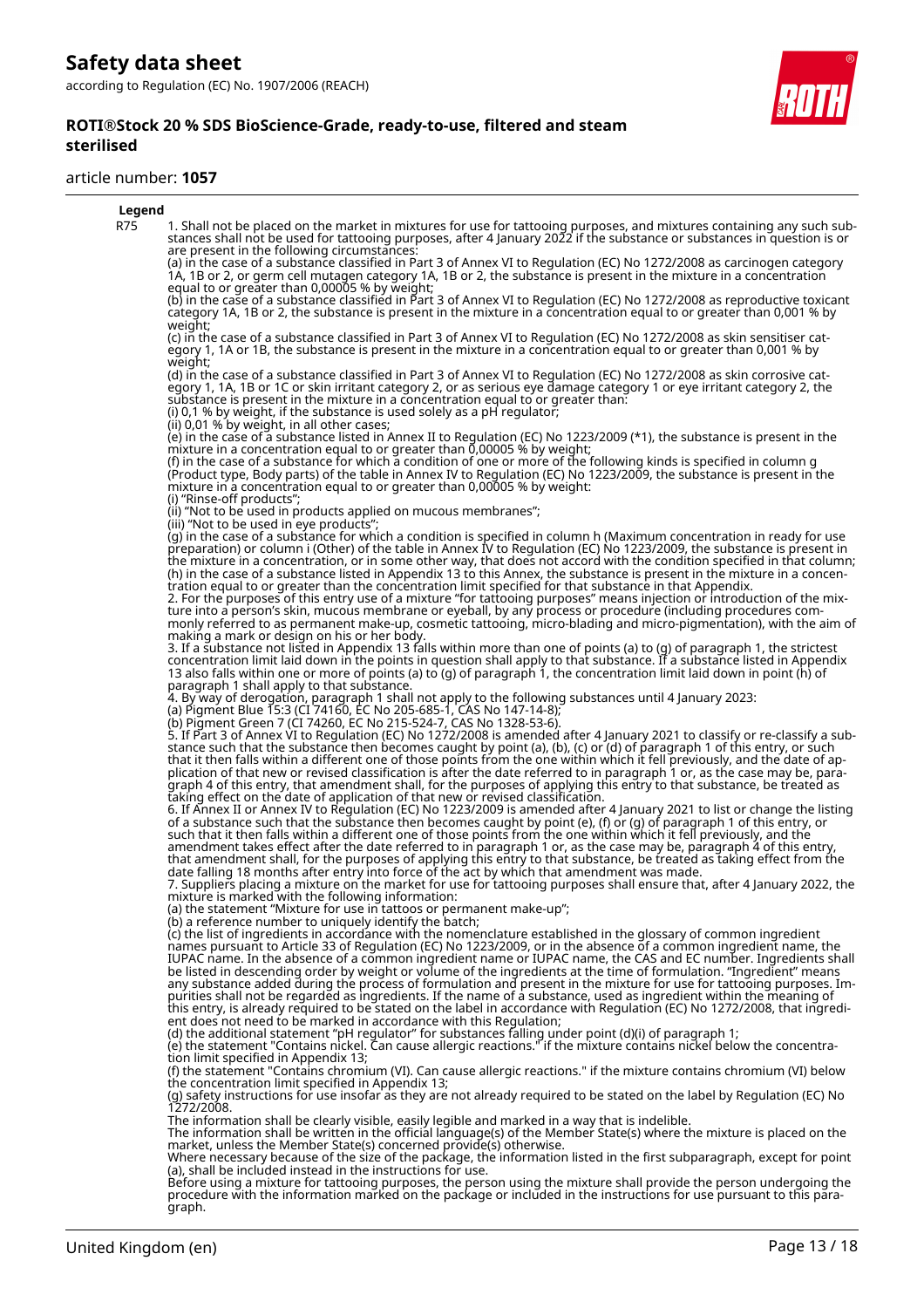

#### **ROTI®Stock 20 % SDS BioScience-Grade, ready-to-use, filtered and steam sterilised**

#### article number: **1057**

#### **Legend**

8. Mixtures that do not contain the statement "Mixture for use in tattoos or permanent make-up" shall not be used for tattooing purposes.

9. This entry does not apply to substances that are gases at temperature of 20 °C and pressure of 101,3 kPa, or generate a vapour pressure of more than 300 kPa at temperature of 50 °C, with the exception of formaldehyde (CAS No 50- 00-0, EC No 200-001-8).

10. This entry does not apply to the placing on the market of a mixture for use for tattooing purposes, or to the use of a mixture for tattooing purposes, when placed on the market exclusively as a medical device or an accessory to a medical device, within the meaning of Regulation (EU) 2017/745, or when used exclusively as a medical device or an accessory to a medical device, within the same meaning. Where the placing on the market or use may not be exclusively as a medical device or an accessory to a medical device, the requirements of Regulation (EU) 2017/745 and of this Regulation shall apply cumulatively.

#### **List of substances subject to authorisation (REACH, Annex XIV)/SVHC - candidate list**

None of the ingredients are listed.

#### **Seveso Directive**

| 2012/18/EU (Seveso III) |                                              |                                                                                                   |              |  |  |  |
|-------------------------|----------------------------------------------|---------------------------------------------------------------------------------------------------|--------------|--|--|--|
| <b>No</b>               | <b>Dangerous substance/hazard categories</b> | Qualifying quantity (tonnes) for the application of lower and upper-tier re-<br><b>quirements</b> | <b>Notes</b> |  |  |  |
|                         | not assigned                                 |                                                                                                   |              |  |  |  |

#### **Deco-Paint Directive**

| <b>VOC</b><br>)C content<br>_ _ _ _ | 20 %<br>_____ |
|-------------------------------------|---------------|
|-------------------------------------|---------------|

#### **Industrial Emissions Directive (IED)**

#### **Directive on the restriction of the use of certain hazardous substances in electrical and electronic equipment (RoHS)**

none of the ingredients are listed

#### **Regulation concerning the establishment of a European Pollutant Release and Transfer Register (PRTR)**

none of the ingredients are listed

#### **Water Framework Directive (WFD)**

| List of pollutants (WFD) |                            |               |           |                |
|--------------------------|----------------------------|---------------|-----------|----------------|
| Name of substance        | Name acc. to inventory     | <b>CAS No</b> | Listed in | <b>Remarks</b> |
| Sodium dodecyl sulphate  | Metals and their compounds |               | A)        |                |

**Legend**

A) Indicative list of the main pollutants

#### **Regulation on the marketing and use of explosives precursors**

none of the ingredients are listed

#### **Regulation on drug precursors**

none of the ingredients are listed

#### **Regulation on substances that deplete the ozone layer (ODS)**

none of the ingredients are listed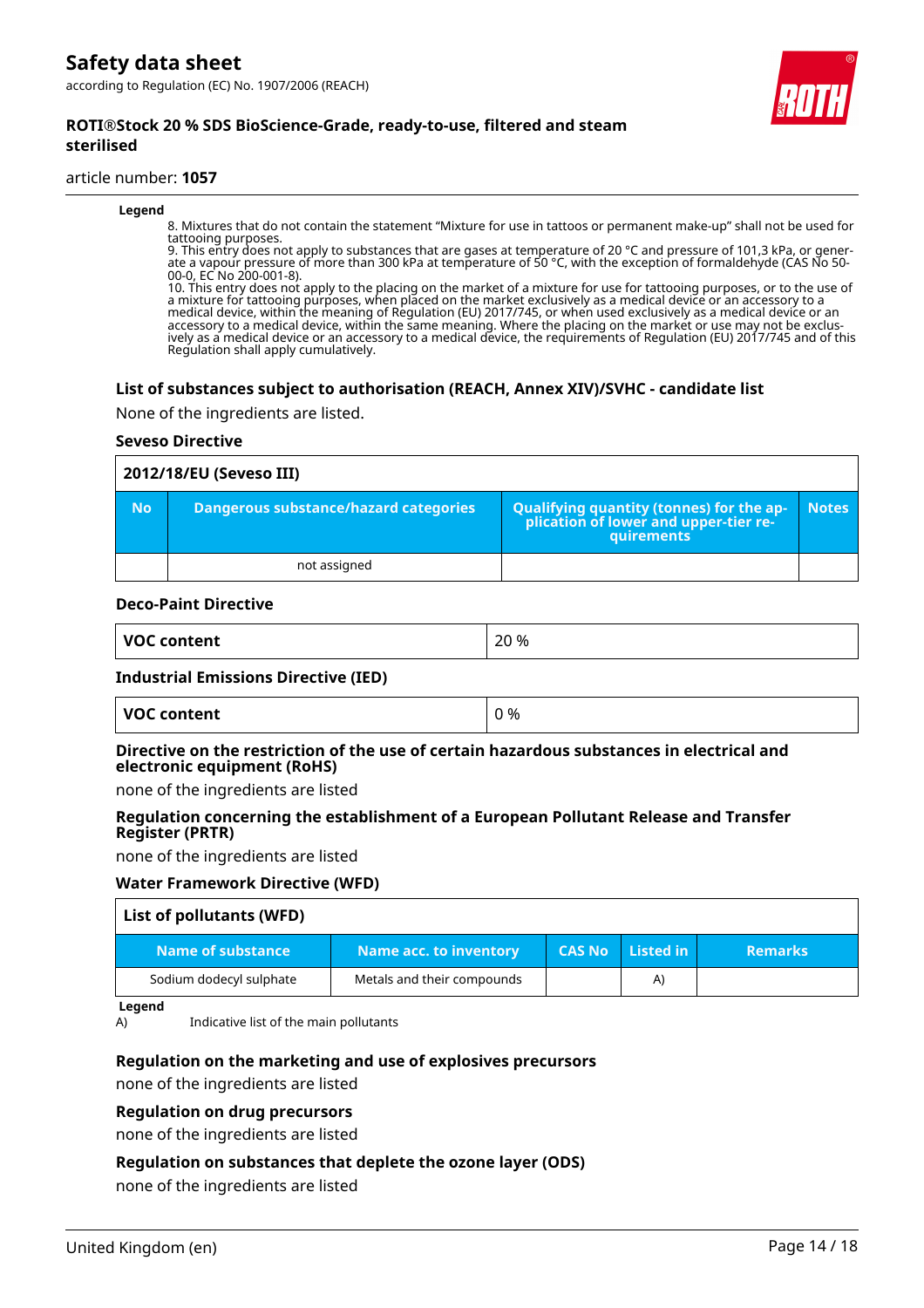

#### **ROTI®Stock 20 % SDS BioScience-Grade, ready-to-use, filtered and steam sterilised**

article number: **1057**

#### **Regulation concerning the export and import of hazardous chemicals (PIC)**

none of the ingredients are listed

#### **Regulation on persistent organic pollutants (POP)**

none of the ingredients are listed

#### **Other information**

Directive 94/33/EC on the protection of young people at work. Observe employment restrictions under the Maternity Protection Directive (92/85/EEC) for expectant or nursing mothers.

#### **National inventories**

| <b>Country</b> | <b>Inventory</b> | <b>Status</b>                  |
|----------------|------------------|--------------------------------|
| AU             | <b>AICS</b>      | all ingredients are listed     |
| CA             | <b>DSL</b>       | all ingredients are listed     |
| <b>CN</b>      | <b>IECSC</b>     | all ingredients are listed     |
| EU             | ECSI             | all ingredients are listed     |
| EU             | REACH Reg.       | all ingredients are listed     |
| JP             | <b>CSCL-ENCS</b> | all ingredients are listed     |
| <b>KR</b>      | KECI             | all ingredients are listed     |
| МX             | <b>INSQ</b>      | all ingredients are listed     |
| NZ             | <b>NZIOC</b>     | all ingredients are listed     |
| <b>PH</b>      | <b>PICCS</b>     | all ingredients are listed     |
| TR             | <b>CICR</b>      | not all ingredients are listed |
| <b>TW</b>      | <b>TCSI</b>      | all ingredients are listed     |
| US             | <b>TSCA</b>      | all ingredients are listed     |

#### **Legend**

| AICS         | Australian Inventory of Chemical Substances                             |
|--------------|-------------------------------------------------------------------------|
| <b>CICR</b>  | Chemical Inventory and Control Regulation                               |
|              | CSCL-ENCS List of Existing and New Chemical Substances (CSCL-ENCS)      |
| DSL.         | Domestic Substances List (DSL)                                          |
| <b>ECSI</b>  | EC Substance Inventory (EINECS, ELINCS, NLP)                            |
| <b>IECSC</b> | Inventory of Existing Chemical Substances Produced or Imported in China |
| INSO         | National Inventory of Chemical Substances                               |
| KECI         | Korea Existing Chemicals Inventory                                      |
| NZIoC        | New Zealand Inventory of Chemicals                                      |
| <b>PICCS</b> | Philippine Inventory of Chemicals and Chemical Substances (PICCS)       |
|              | REACH Reg. REACH registered substances                                  |
| TCSI         | Taiwan Chemical Substance Inventory                                     |
| <b>TSCA</b>  | Toxic Substance Control Act                                             |
|              |                                                                         |

# **15.2 Chemical Safety Assessment**

Chemical safety assessments for substances in this mixture were not carried out.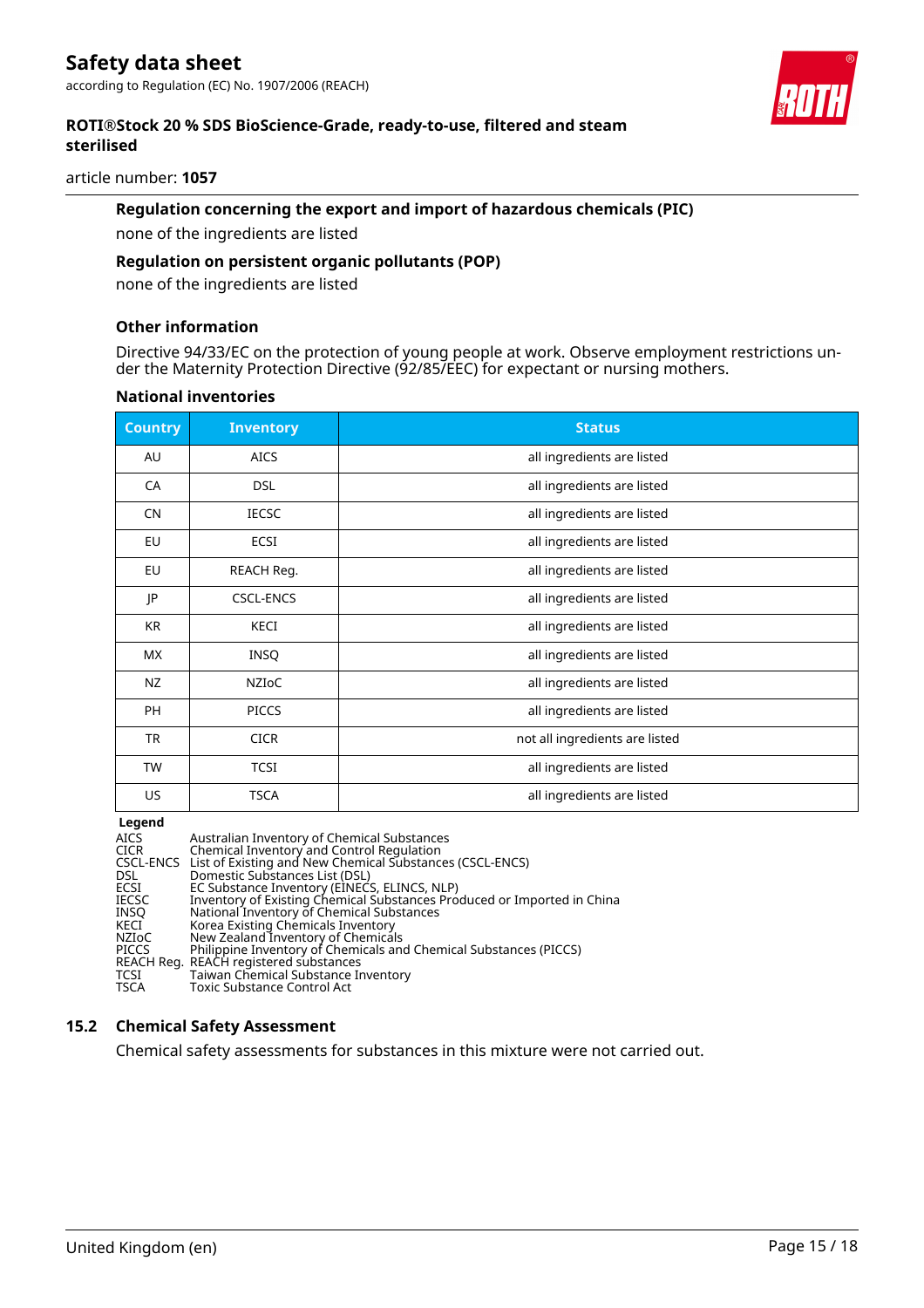### **ROTI®Stock 20 % SDS BioScience-Grade, ready-to-use, filtered and steam sterilised**

#### article number: **1057**

# **SECTION 16: Other information**

#### **Indication of changes (revised safety data sheet)**

Alignment to regulation: Regulation (EC) No. 1907/2006 (REACH), amended by 2020/878/EU

#### Restructuring: section 9, section 14

| <b>Section</b> | <b>Former entry (text/value)</b>                                                    | <b>Actual entry (text/value)</b>                                                                                                | Safety-<br>relev-<br>ant |
|----------------|-------------------------------------------------------------------------------------|---------------------------------------------------------------------------------------------------------------------------------|--------------------------|
| 2.1            |                                                                                     | Classification according to Regulation (EC) No<br>1272/2008 (CLP):<br>change in the listing (table)                             | yes                      |
| 2.1            | Remarks:<br>For full text of Hazard- and EU Hazard-state-<br>ments: see SECTION 16. |                                                                                                                                 | yes                      |
| 2.2            |                                                                                     | Pictograms:<br>change in the listing (table)                                                                                    | yes                      |
| 2.3            | Other hazards:<br>There is no additional information.                               | Other hazards                                                                                                                   | yes                      |
| 2.3            |                                                                                     | Results of PBT and vPvB assessment:<br>This mixture does not contain any substances<br>that are assessed to be a PBT or a vPvB. | yes                      |

#### **Abbreviations and acronyms**

| Abbr.           | <b>Descriptions of used abbreviations</b>                                                                                                                                                                                       |
|-----------------|---------------------------------------------------------------------------------------------------------------------------------------------------------------------------------------------------------------------------------|
| Acute Tox.      | Acute toxicity                                                                                                                                                                                                                  |
| <b>ADN</b>      | Accord européen relatif au transport international des marchandises dangereuses par voies de naviga-<br>tion intérieures (European Agreement concerning the International Carriage of Dangerous Goods by In-<br>land Waterways) |
| <b>ADR</b>      | Accord relatif au transport international des marchandises dangereuses par route (Agreement concern-<br>ing the International Carriage of Dangerous Goods by Road)                                                              |
| Aquatic Chronic | Hazardous to the aquatic environment - chronic hazard                                                                                                                                                                           |
| <b>ATE</b>      | <b>Acute Toxicity Estimate</b>                                                                                                                                                                                                  |
| <b>BCF</b>      | <b>Bioconcentration factor</b>                                                                                                                                                                                                  |
| <b>BOD</b>      | Biochemical Oxygen Demand                                                                                                                                                                                                       |
| CAS             | Chemical Abstracts Service (service that maintains the most comprehensive list of chemical substances)                                                                                                                          |
| <b>CLP</b>      | Regulation (EC) No 1272/2008 on classification, labelling and packaging of substances and mixtures                                                                                                                              |
| COD             | Chemical oxygen demand                                                                                                                                                                                                          |
| <b>DGR</b>      | Dangerous Goods Regulations (see IATA/DGR)                                                                                                                                                                                      |
| <b>DNEL</b>     | Derived No-Effect Level                                                                                                                                                                                                         |
| EC50            | Effective Concentration 50 %. The EC50 corresponds to the concentration of a tested substance causing<br>50 % changes in response (e.g. on growth) during a specified time interval                                             |
| EC No           | The EC Inventory (EINECS, ELINCS and the NLP-list) is the source for the seven-digit EC number, an identi-<br>fier of substances commercially available within the EU (European Union)                                          |
| <b>EINECS</b>   | European Inventory of Existing Commercial Chemical Substances                                                                                                                                                                   |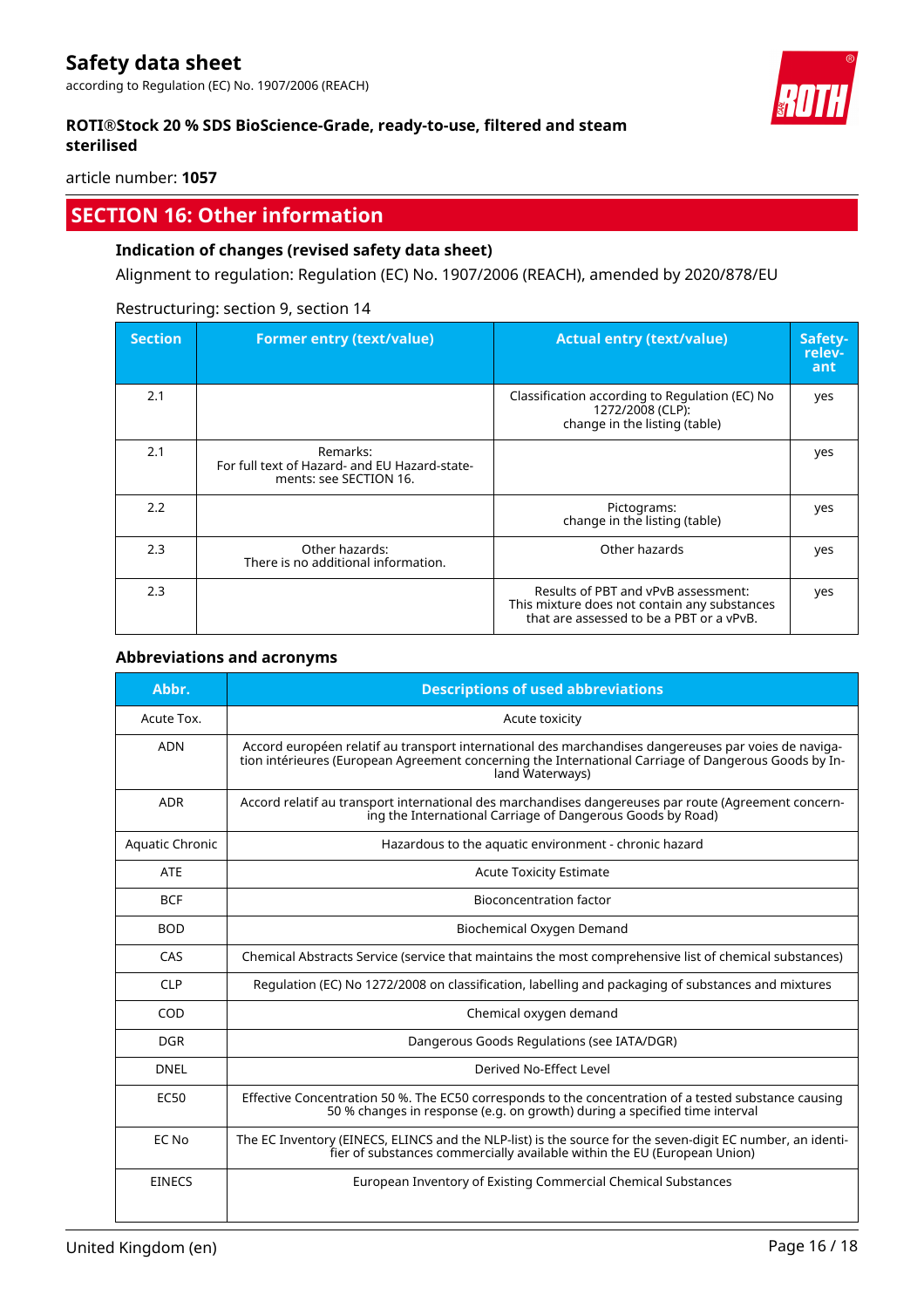# **Safety data sheet**

according to Regulation (EC) No. 1907/2006 (REACH)



#### **ROTI®Stock 20 % SDS BioScience-Grade, ready-to-use, filtered and steam sterilised**

article number: **1057**

| Abbr.           | <b>Descriptions of used abbreviations</b>                                                                                                                                        |
|-----------------|----------------------------------------------------------------------------------------------------------------------------------------------------------------------------------|
| <b>ELINCS</b>   | European List of Notified Chemical Substances                                                                                                                                    |
| ErC50           | $\equiv$ EC50: in this method, that concentration of test substance which results in a 50 % reduction in either<br>growth (EbC50) or growth rate (ErC50) relative to the control |
| Eye Dam.        | Seriously damaging to the eye                                                                                                                                                    |
| Eye Irrit.      | Irritant to the eye                                                                                                                                                              |
| Flam. Sol.      | Flammable solid                                                                                                                                                                  |
| <b>GHS</b>      | "Globally Harmonized System of Classification and Labelling of Chemicals" developed by the United Na-<br>tions                                                                   |
| <b>IATA</b>     | <b>International Air Transport Association</b>                                                                                                                                   |
| <b>IATA/DGR</b> | Dangerous Goods Regulations (DGR) for the air transport (IATA)                                                                                                                   |
| <b>ICAO</b>     | International Civil Aviation Organization                                                                                                                                        |
| IMDG            | International Maritime Dangerous Goods Code                                                                                                                                      |
| index No        | The Index number is the identification code given to the substance in Part 3 of Annex VI to Regulation<br>(EC) No 1272/2008                                                      |
| <b>LC50</b>     | Lethal Concentration 50%: the LC50 corresponds to the concentration of a tested substance causing 50 %<br>lethality during a specified time interval                             |
| LD50            | Lethal Dose 50 %: the LD50 corresponds to the dose of a tested substance causing 50 % lethality during a<br>specified time interval                                              |
| log KOW         | n-Octanol/water                                                                                                                                                                  |
| <b>NLP</b>      | No-Longer Polymer                                                                                                                                                                |
| <b>PBT</b>      | Persistent, Bioaccumulative and Toxic                                                                                                                                            |
| <b>PNEC</b>     | <b>Predicted No-Effect Concentration</b>                                                                                                                                         |
| <b>REACH</b>    | Registration, Evaluation, Authorisation and Restriction of Chemicals                                                                                                             |
| <b>RID</b>      | Règlement concernant le transport International ferroviaire des marchandises Dangereuses (Regula-<br>tions concerning the International carriage of Dangerous goods by Rail)     |
| Skin Corr.      | Corrosive to skin                                                                                                                                                                |
| Skin Irrit.     | Irritant to skin                                                                                                                                                                 |
| <b>STOT SE</b>  | Specific target organ toxicity - single exposure                                                                                                                                 |
| <b>SVHC</b>     | Substance of Very High Concern                                                                                                                                                   |
| <b>VOC</b>      | <b>Volatile Organic Compounds</b>                                                                                                                                                |
| vPvB            | Very Persistent and very Bioaccumulative                                                                                                                                         |

#### **Key literature references and sources for data**

Regulation (EC) No 1272/2008 on classification, labelling and packaging of substances and mixtures. Regulation (EC) No. 1907/2006 (REACH), amended by 2020/878/EU.

Transport of dangerous goods by road, rail and inland waterway (ADR/RID/ADN). International Maritime Dangerous Goods Code (IMDG). Dangerous Goods Regulations (DGR) for the air transport (IATA).

#### **Classification procedure**

Physical and chemical properties. The classification is based on tested mixture. Health hazards. Environmental hazards. The method for classification of the mixture is based on ingredients of the mixture (additivity formula).